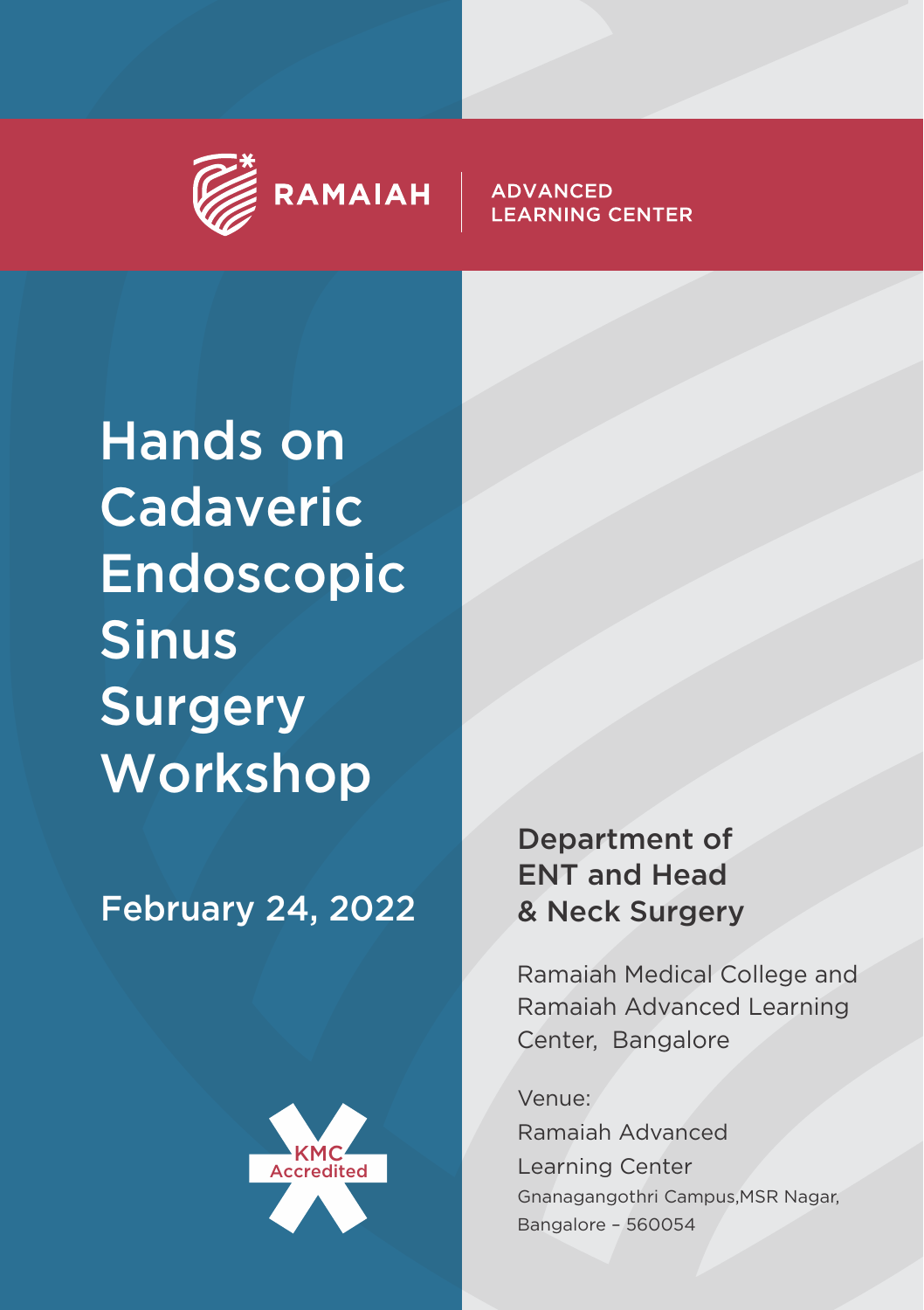## Tentative Schedule for the day

| 08.45-9.00 am    | : Registration& Introduction of workshop                                                                                                                                             |
|------------------|--------------------------------------------------------------------------------------------------------------------------------------------------------------------------------------|
| 09.00-10.00 am   | : Demonstration by faculty-DNE-Passes,<br>Uncinectomy, Bullectomy, Frontal recess,<br>Middle meatal antrostomy, Posterior<br>Ethmoidectomy and Sphenoidotomy<br><b>Endonasal DCR</b> |
| 10.00-10.15am    | : Tea break                                                                                                                                                                          |
| 10.15-12.45 pm   | : Practice session (Batch A&B)                                                                                                                                                       |
| 12.45-01.15 pm   | : Lunch break                                                                                                                                                                        |
| 13.15-14.00 pm   | : Demonstration by Faculty- Beyond<br>Sphenoid sinus Orbitotomies, Orbital &<br>optic nerve decompression, Medial<br>Maxillectomy and approaches to<br>Pterygopalatine Fossa         |
| 14.00-16.45 pm   | : Practice session (Batch A&B)                                                                                                                                                       |
| 16.45 pm onwards | : Tea break/certificate distribution<br>Queries/Discussion.                                                                                                                          |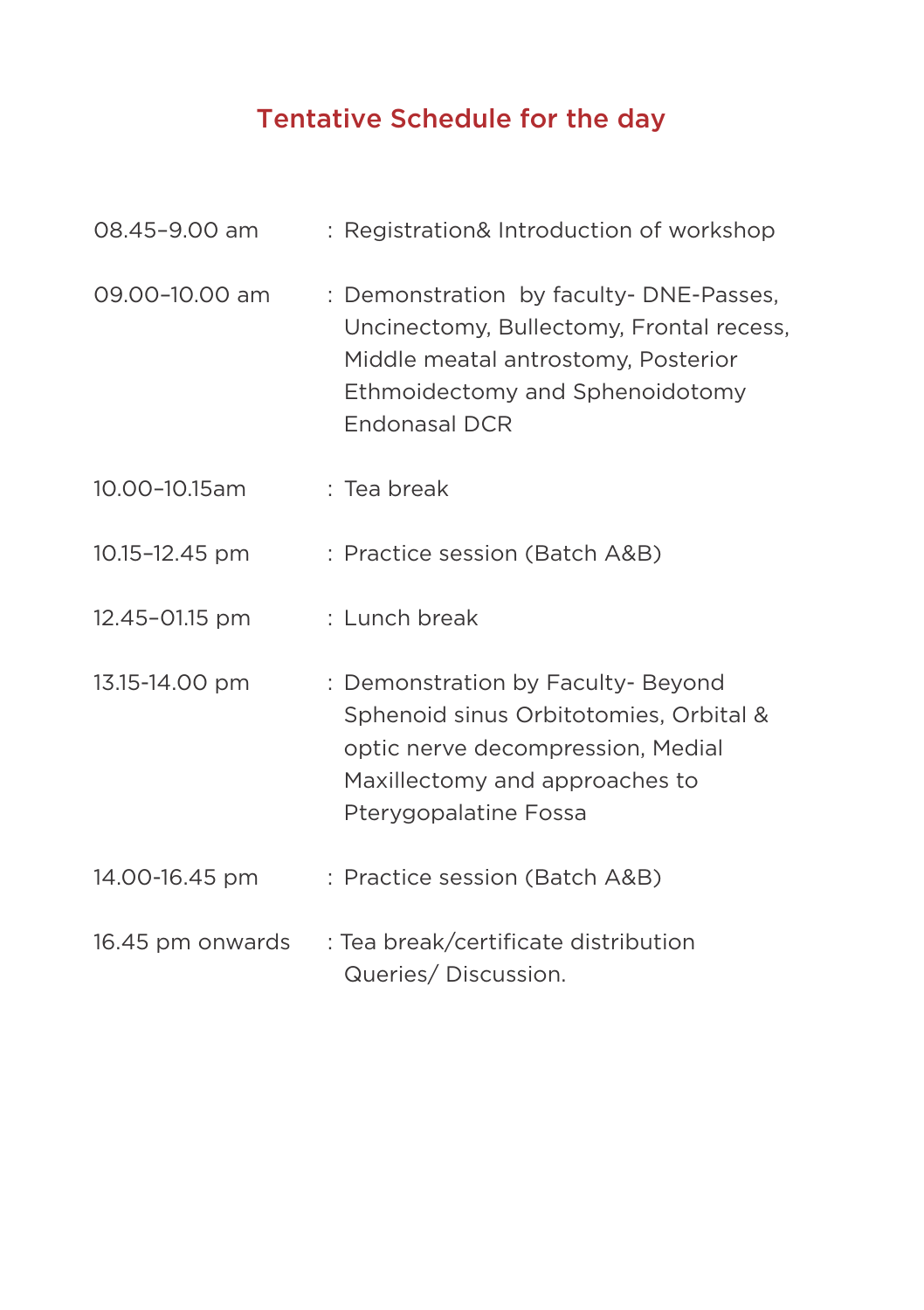#### Faculty for the Course

Dr Chandrakiran C Professor & HOD, Department of ENT

Dr. Sanjay B Patil Professor, Department of ENT

Dr Harshavardhan N Reddy Associate Professor, Department of ENT

Dr Suryaprakash D R Associate Professor, Department of ENT

Dr Soujanya Balaraj Assistant Professor, Department of ENT

Dr Sumanth K R Senior Resident, Department of ENT

## External Faculty

Dr Munishwara G B Former Professor of ENT, SSMC, Tumkur Ganadhal ENT Centre, Tumkur

### Organizing Secretary

Dr. Chandrakiran C Professor and HOD Dept of ENT and HNS, MSRMC, Bangalore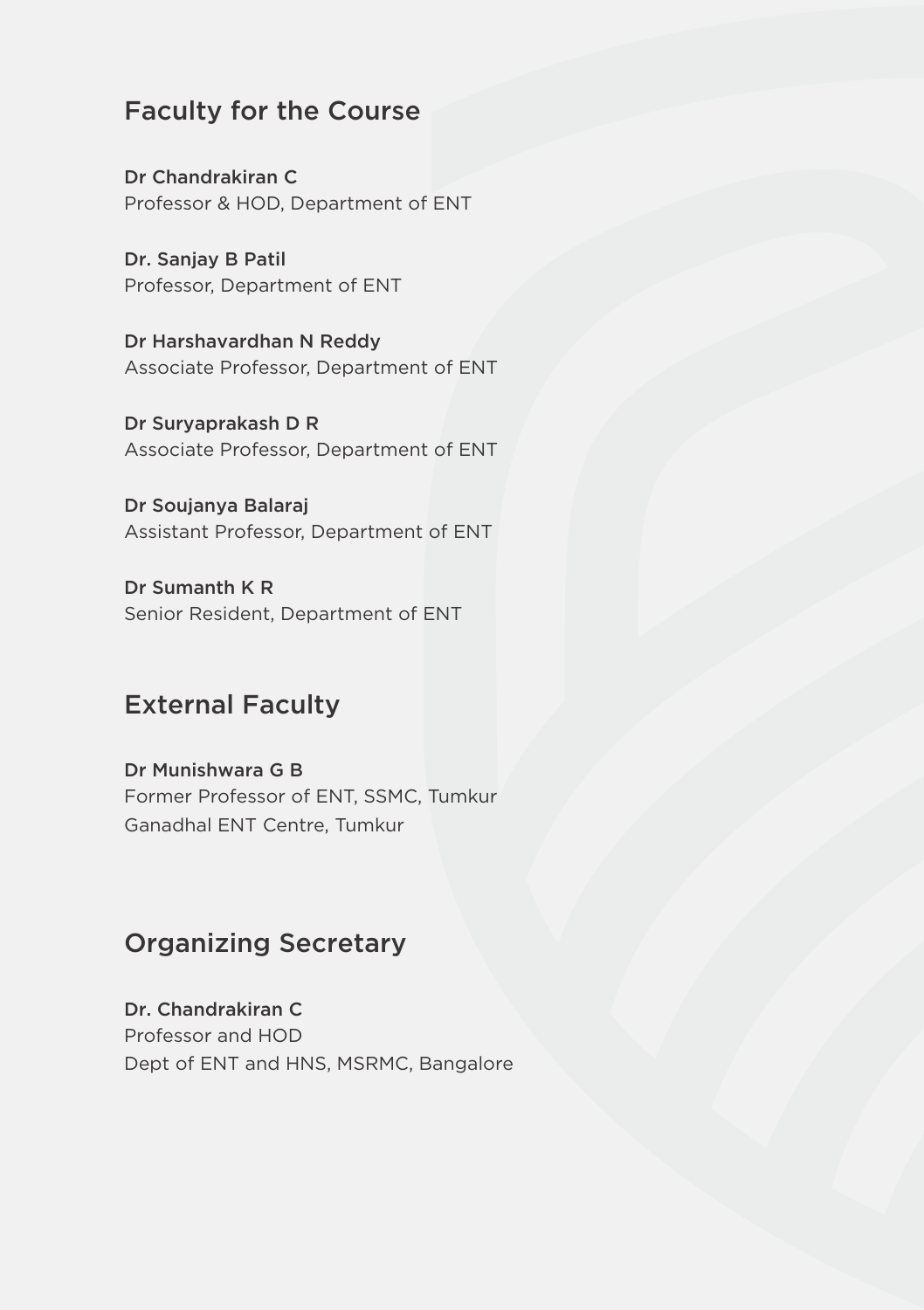#### Course Fees :

Postgraduate Students Rs. 11,000/- (Letter from HOD) Practicing Surgeon Rs. 14,000/- Delegate Slots - 8 Only

#### Course Co-ordinator:

Dr. Chandrakiran .C (msrcck@yahoo.co.in)

Dr. Harshavardhan (drreddyhn@yahoo.co.in)

regarding queries about the workshop

Account Details Cheque / DD drawn in favour of "MSRUAS - M.S.Ramaiah Advanced Learning Center" MSRALC Account No - 914010033412174 MICR Code - 560211017 NEFT/ IFSC Code - UTIB0000559 AXIS BANK

For Registration Details Contact : Secretary to Chief, MSRALC Phone : 080 2218 2819 e-mail: info@msralc.org | website : www.msralc.org

Venue : Ramaiah Advanced Learning Centre Gnanagangothri Campus, MSR Nagar, Bangalore 560 054